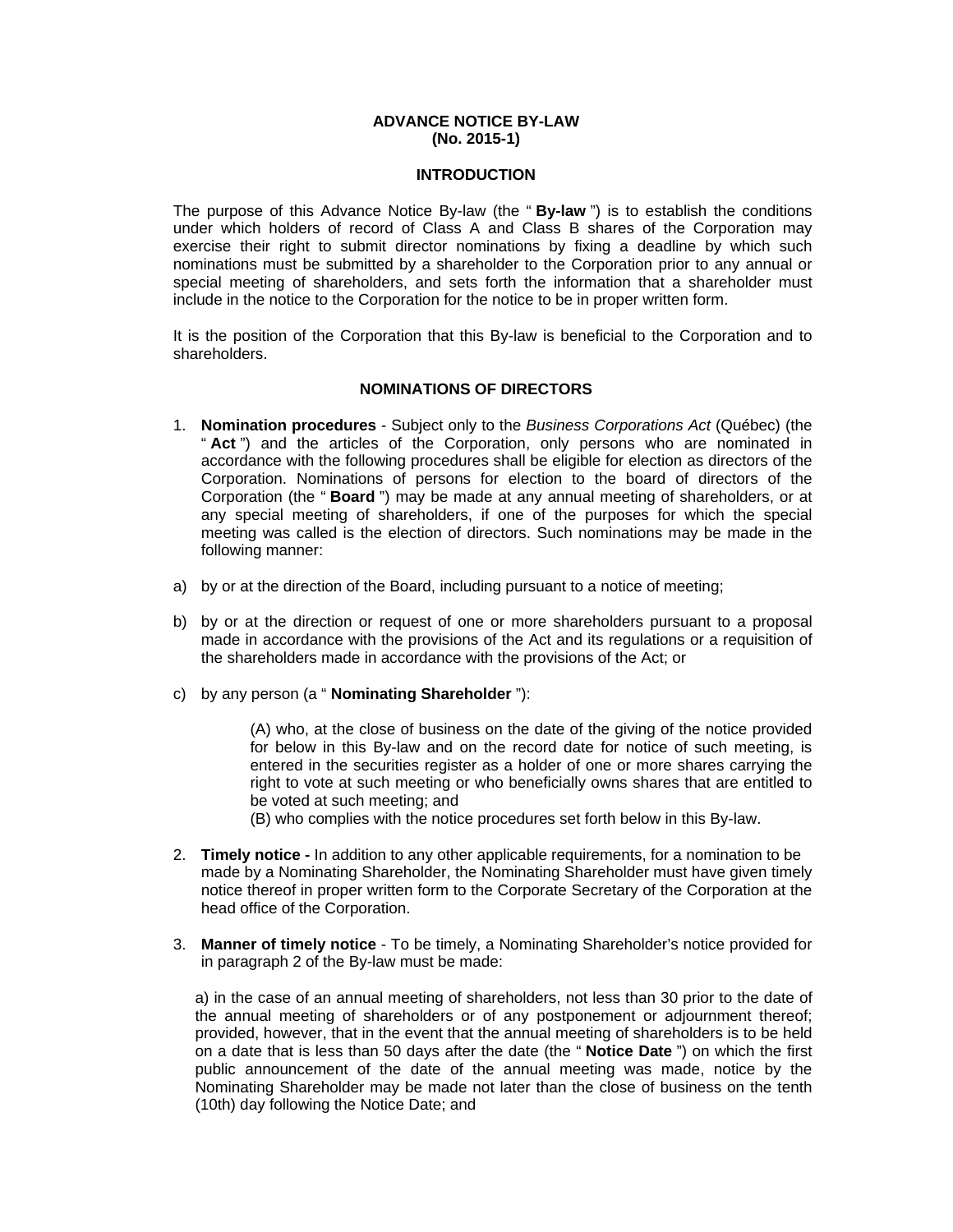b) in the case of a special meeting (which is not also an annual meeting) of shareholders called for the purpose of electing directors (whether or not called for other purposes), not later than the close of business on the fifteenth (15th) day following the day on which the first public announcement of the date of the special meeting of shareholders was made.

- 4. **Proper form of timely notice** To be in proper written form, a Nominating Shareholder's notice provided for in paragraph 2 of the By-law must set forth:
	- a) as to each person whom the Nominating Shareholder proposes to nominate for election as a director: (A) the name, age, business address and residential address of the person; (B) the principal occupation or employment of the person; (C) the class and number of shares in the capital of the Corporation which are controlled or which are owned beneficially or of record by the person as of the record date for the meeting of shareholders (if such date shall then have been made publicly available and shall have occurred) and as of the date of such notice; and (D) any other information relating to the person that would be required to be disclosed in a dissident's proxy circular in connection with solicitations of proxies for election of directors pursuant to the Act and Applicable Securities Laws (as defined below); and
	- b) as to the Nominating Shareholder giving the notice, any proxy, contract, arrangement, understanding or relationship pursuant to which such Nominating Shareholder has a right to vote any shares of the Corporation and any other information relating to such Nominating Shareholder that would be required to be made in a dissident's proxy circular in connection with solicitations of proxies for election of directors pursuant to the Act and Applicable Securities Laws (as defined below).

The Corporation may require any proposed nominee to furnish such other information, including a written consent to act, as may reasonably be required by the Corporation to determine the eligibility of such proposed nominee to serve as an independent director of the Corporation or that could be material to a reasonable shareholder's understanding of the independence, or lack thereof, of such proposed nominee.

- 5. **Eligibility for nomination as a director** No person shall be eligible for election as a director of the Corporation unless nominated in accordance with the provisions of this Bylaw; provided, however, that nothing in this By-law shall be deemed to preclude discussion by a shareholder (as distinct from the nomination of directors) at a meeting of shareholders of any matter in respect of which it would have been entitled to submit a proposal pursuant to the provisions of the Act and its regulations. The Chairman of the meeting shall have the power and duty to determine whether a nomination was made in accordance with the procedures set forth in the foregoing provisions and, if any proposed nomination is not in compliance with such foregoing provisions, to declare that such defective nomination shall be disregarded.
- 6**. Delivery of notice** Notwithstanding any other provision of this By-law, notice given to the Corporate Secretary of the Corporation pursuant to this By-law may only be given by personal delivery or by email (at such email address as stipulated from time to time by the Corporate Secretary of the Corporation for purposes of this notice), and shall be deemed to have been given and made only at the time it is served by personal delivery or email (at the aforesaid address) to the Corporate Secretary at the address of the head office of the Corporation; provided that if such delivery or electronic communication is made on a day which is a not a business day or later than 5:00 p.m. (Montreal time) on a day which is a business day, then such delivery or electronic communication shall be deemed to have been made on the subsequent day that is a business day.